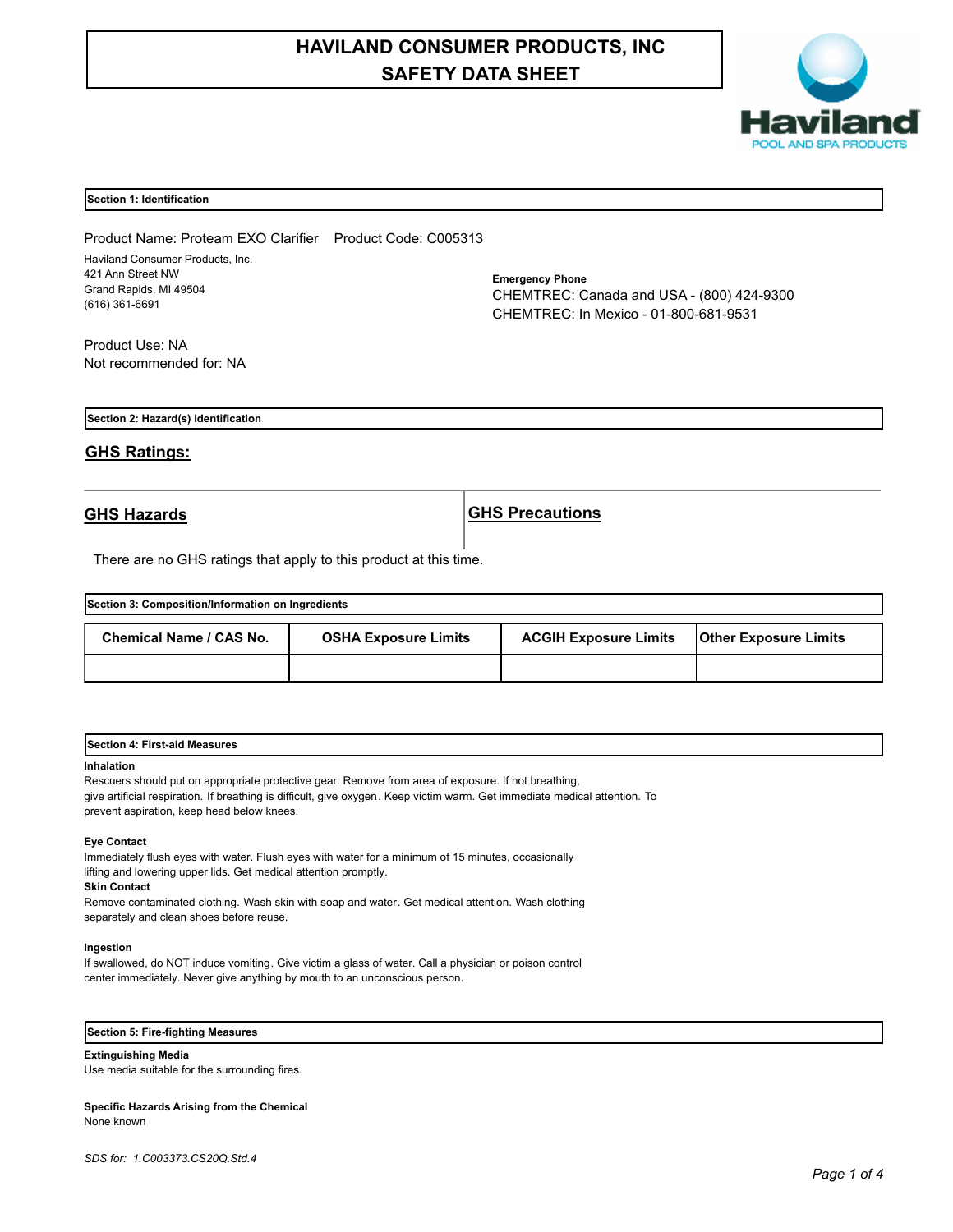#### **Special Protective Equipment and Precautions for Firefighters**

**Special Information**: As in any fire, wear self-contained breathing apparatus pressure-demand (MSHA/NIOSH approved or equivalent) and full protective gear.

## **Section 6: Accidental Release Measures**

#### **Spill and Leak Procedures**

Flush spill area with water.

## **Section 7: Handling and Storage**

#### **Handling Procedures**

Use with adequate ventilation. Do not get in eyes, on skin, or on clothing. Wash thoroughly after handling.

**STORAGE:** Store in a dry, cool, and well ventilated area. Keep away from incompatibles. Keep container tightly closed and dry. Protect from freezing.

| Section 8: Exposure Control/Personal Protection |                             |                              |                              |  |
|-------------------------------------------------|-----------------------------|------------------------------|------------------------------|--|
| Chemical Name / CAS No.                         | <b>OSHA Exposure Limits</b> | <b>ACGIH Exposure Limits</b> | <b>Other Exposure Limits</b> |  |
|                                                 |                             |                              |                              |  |
|                                                 |                             |                              |                              |  |

**RESPIRATORY PROTECTION:** A respiratory protection program that meets OSHA 1910.134 and ANSI Z88.2 requirements must be followed whenever workplace conditions warrant the use of a respirator.

**SKIN PROTECTION:** Wear impervious protective gloves. Wear protective gear as needed - apron, suit, boots.

**EYE PROTECTION:** Wear safety glasses with side shields (or goggles) and a face shield.

**OTHER PROTECTIVE EQUIPMENT**: Facilities storing or utilizing this material should be equipped with an eyewash facility and a safety shower.

**HYGENIC PRACTICES:** Do not eat, drink, or smoke in areas where this material is used. Avoid breathing vapors. Remove contaminated clothing and wash before reuse. Wash thoroughly after handling. Wash hands before eating.

**Section 9: Physical and Chemical Properties**

| Appearance: Green viscous liquid         | $pH: 3.0 - 4.5$                    |  |
|------------------------------------------|------------------------------------|--|
| <b>Density: Unknown</b>                  | <b>Melting point: Unknown</b>      |  |
| <b>Freezing point: Unknown</b>           | <b>Solubility: Soluble</b>         |  |
| <b>Boiling range: 211 F</b>              | <b>Flash point: Unknown</b>        |  |
| <b>Evaporation rate: Unknown</b>         | <b>Flammability: Unknown</b>       |  |
| <b>Explosive Limits: Unknown</b>         | <b>Specific Gravity Unknown</b>    |  |
| <b>Autoignition temperature: Unknown</b> | Decomposition temperature: Unknown |  |
| <b>Viscosity: Unknown</b>                | Grams VOC less water: Unknown      |  |
| <b>Odor:</b> Pungent vinegar odor        | Vapor Pressure: Unknown            |  |
| Odor threshold: Unknown                  | Vapor Density: Unknown             |  |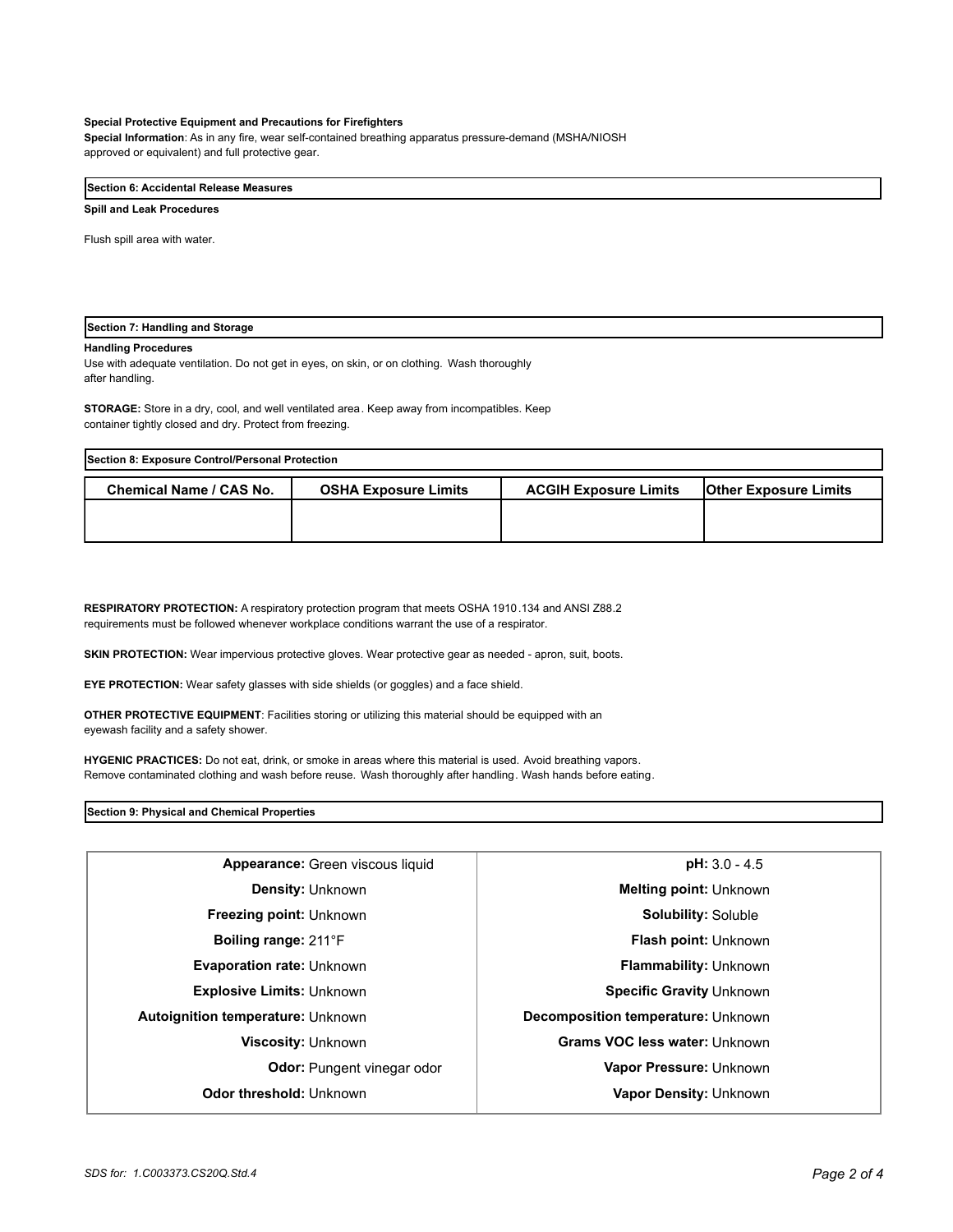## **Section 10: Stability and Reactivity**

**Chemical Stability: STABLE** 

**Incompatible Materials**  Strong oxidizing agents and strong bases. **Conditions to Avoid** Keep away from excessive heat and incompatible materials. Avoid freezing. **Hazardous Decomposition Products** None currently known

**Hazardous Polymerization**

Hazardous polymerization will not occur.

**Section 11: Toxicology Information**

## **Mixture Toxicity**

### **Routes of Entry:**

Inhalation Ingestion Skin contact Eye contact

## **Target Organs**

## **Effects of Overexposure**

#### **Emergency Overview**

May cause irritation but expected to be non-hazardous.

#### **Health Effects**

May be mildly irritating to eyes. Not likely to be hazardous to skin, respiratory tract, or by ingestion.

### **Section 12: Ecological Information**

**Section 13: Disposal Considerations**

Dispose of in accordance with local, state and federal regulations.

#### **Section 14: Transportation Information**

Water Treatment Compound Non-Regulated.

**Section 15: Regulatory Information**

**Country Country Regulation Regulation Country All Components Listed** 

**Section 16: Other Information**